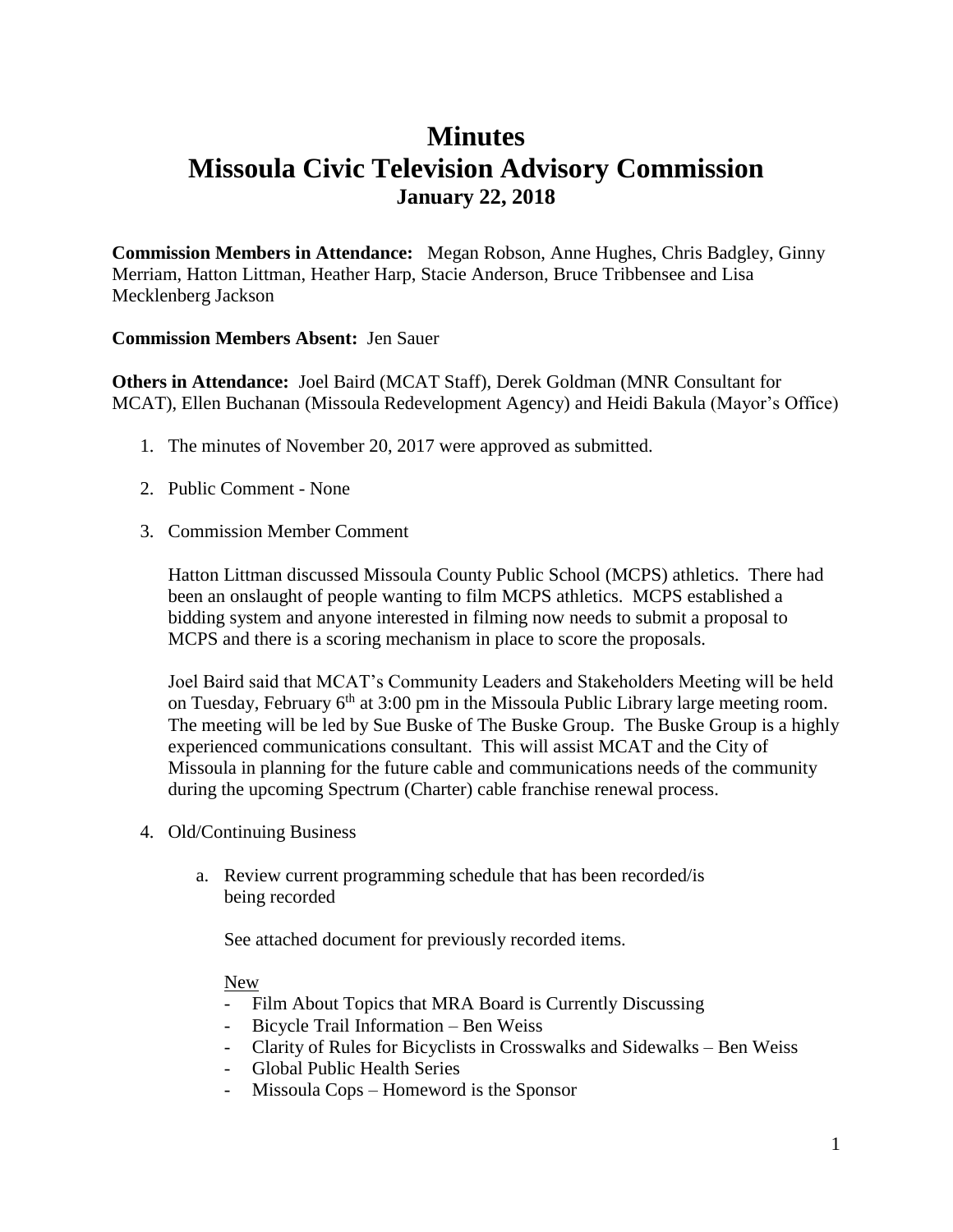- Human Trafficking
- Coffee With a Cop
- Discuss Filming with a Person Embedded in the Homeless Community to See What a Day in the Life of a Homeless Person Looks Like
- Accessory Dwelling Units and Affordability
- Property Taxes
- b. Quarterly Report on the Hours

Joel Baird gave the commission a handout on the breakdown of total hours used for 2016 and 2017. See attached document.

- 5. New Business
	- a. Elect New Chair and Vice Chair

Megan Robson discussed the need for a new chair and vice chair for MCTAC. Bruce Tribbensee offered to be vice chair and Megan offered to be chair if no one else was willing to make a nomination. Lisa Mecklenberg Jackson made a motion for Megan Robson to be chair and for Bruce Tribbensee to be vice chair. Heather Harp seconded the motion and the vote was unanimous.

b. Discuss Using Civic Television Hours to Record Missoula Redevelopment Agency (MRA) Board

Ginny Merriam explained that city council member Michelle Cares had previously asked commission members about spending hours to record the MRA Board. Ellen Buchanan, Director of the Missoula Redevelopment Agency office, attended the meeting to discuss the issue. Ellen said that it's a city board and the meetings are tape recorded and summary minutes are posted to the city website. Ellen's concern is that MRA Board is very collaborative and she felt that would be lost if board members had to hold meetings in city council chambers since that is mainly the place where meetings are recorded by MCAT.

- The city had only used 444 hours in 2017 so the city still had hours that could be used.
- MRA Board meets almost monthly for at least two hours.
- Hatton Littman wondered why this topic had even come up, was there public concern over the issue? Ginny Merriam answered that there was no problem that they were aware of.
- Broadcasting the meeting had mostly to do with having transparency in government since council heard about that so often from the public.
- Joel Baird stated that it would be awkward but not impossible to record meetings in the Hal Fraser or Jack Reidy Conference Rooms.
- The public mostly showed up to MRA Board meetings for controversial items and then they leave.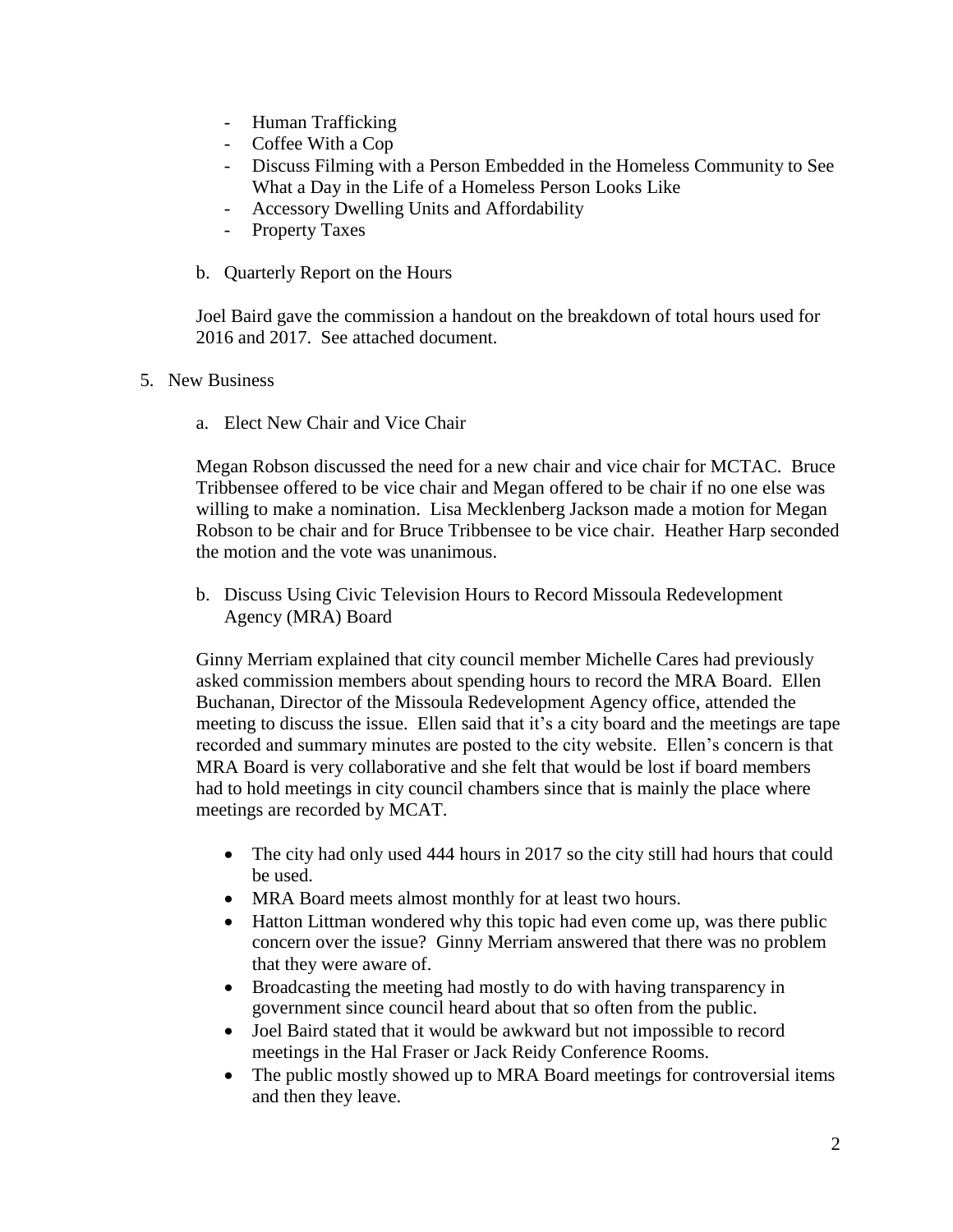- Ellen wondered about what they would do when there were people conferencing in to MRA Board meetings. Joel said he just needed a day's notice to handle conference calls.
- The meeting would not be live streamed because the connection is not fast enough to do that, plus you would have to pay for simultaneous logons.
- Derek Goldman thought it would look good to use up existing hours for the franchise negotiations and it would be good before the audit.

Hatton Littman made a motion for MCAT to televise board meetings for February, March and April to be recorded for later broadcast on channel 190. Lisa Mecklenberg Jackson seconded the motion and the vote was unanimous.

- 6. Set agenda for next meeting
	- a. February Meeting Falls on President's Day

The next MCTAC meeting will be held on Monday, February  $26<sup>th</sup>$  at 2:00 pm in the Mayor's Conference Room.

Respectfully submitted, Heidi Bakula, Executive Assistant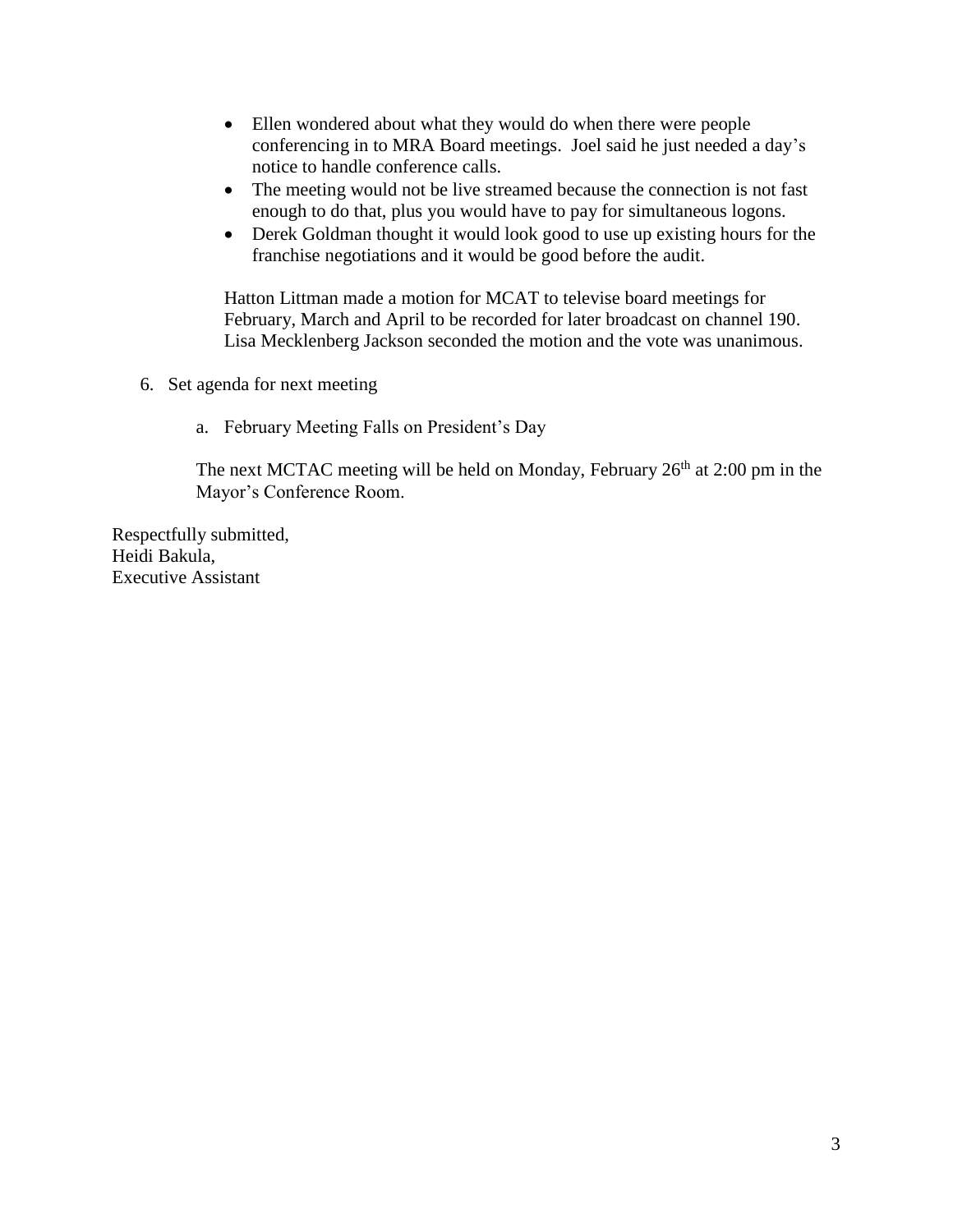

# **Activity Report for MCTAC January 22, 2017**

#### **For University of Montana**

Montana Museum of Art & Culture "The Great War and its Art" Lecture UM Percussion Ensemble, Fall Percussion Concert Irish Studies, "Ceolchoirm Na Nollaig" A Christmas Concert Irish Studies Irish History lecture by Professor Ruan O'Donnell UM School of Music, UM Symphonic Winds Ensemble & Concert Band UM Alumni Association, Community Lecture Series UM Alumni Association, 125th UM Charter Days Awards Ceremony Maureen & Mike Mansfield Center, 2018 Art of Diplomacy Conference UM Global Public Health Program "Nutrition in Humanitarian Emergencies" College of Visual and Performing Art, "Meredith Monk-A Celebration Service"

For Missoula Public Library

Missoula Live hosting Honore Bray on upcoming Library Events (1,500 FB Views)

#### For City of Missoula

Sponsored by The League of Women Voters, "Missoula Water-Where Are We Now?" Public Works Programs (2,100 FB Views) Reaching Home, City of Missoula, "Homeless Memorial Day 2017"

## **For Missoula County**

Bonner Milltown History Center & Friends of Two Rivers, "Making Certain It Goes On," prose and poetry of Bonner and The Blackfoot City-County Public Health, Missoula Forum for Children and Youth, "Medication Safety" (1,200 FB Views)

#### **For MCPS**

Hellgate Wind with Washington 8th Grade Band Missoula Youth Orchestra and Missoula Youth Symphony at Hellgate High School Sentinel High School Band Holiday Concert **Big Sky Choir** Hellgate High School Choir Winter Concert at Dennison Theatre (1,700 FB views) **Hellgate Bands Holiday Concert Big Sky Bands Winter Concert**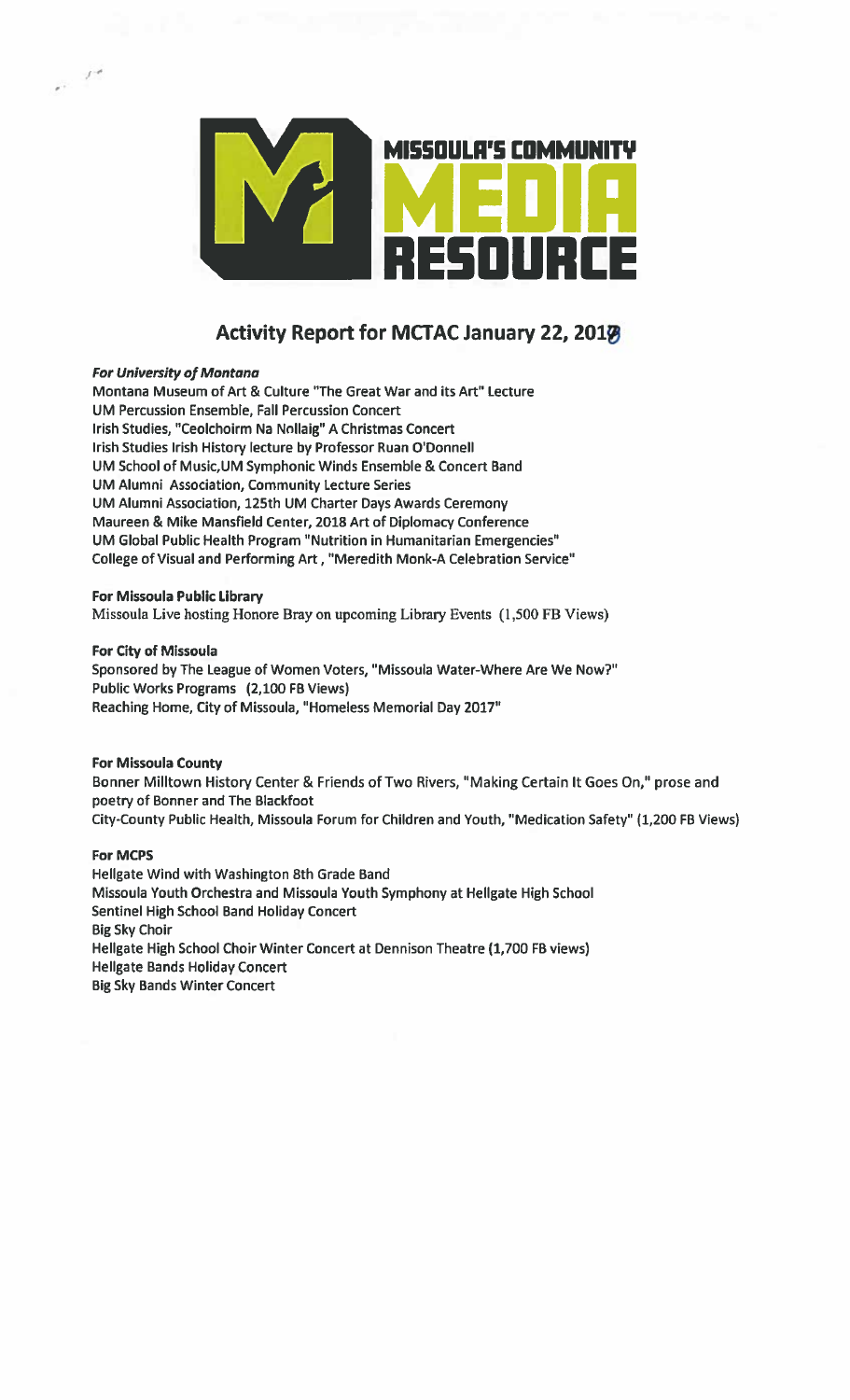**Sentinel Orchestras Winter Concert Hellgate Orchestra Winter Concert** Hellgate v Genesis Prep from Post Falls Idaho Boys & Girls Basketball (2,900 FB views) Sentinel v Big Sky Boys Basketball (3,500 FB Views) Sentinel v Bozeman Hawks Basketball (3,200 FB views) Sentinel v Stevensville (5,100 FB Views)

 $\mathcal{F}^{\mu\nu}$